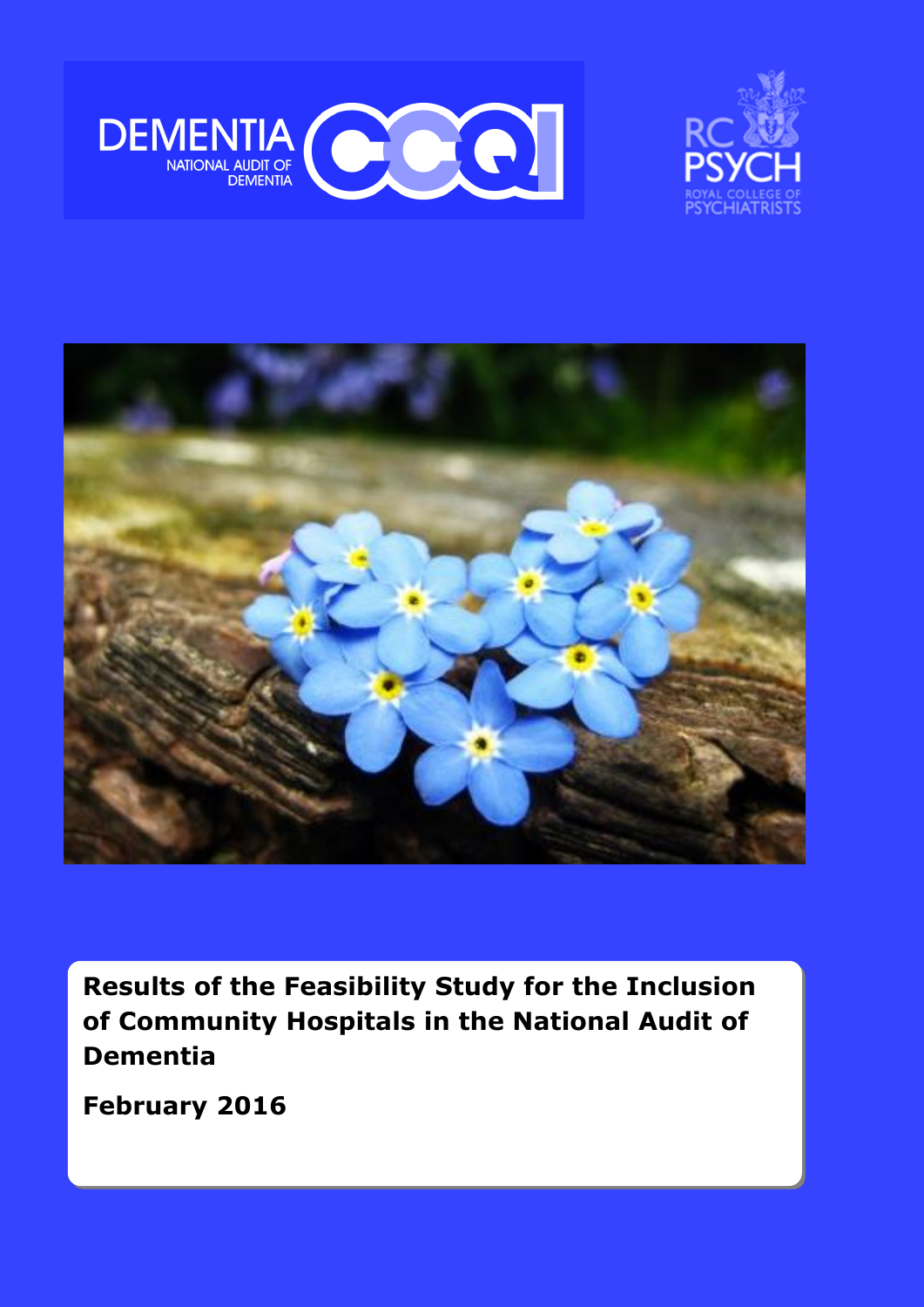## **Contents**

| Introduction               | 3  |
|----------------------------|----|
| Participation              | 4  |
| Tools                      | 5  |
| Feedback from participants | 8  |
| Conclusion                 | 10 |
| Acknowledgements           | 12 |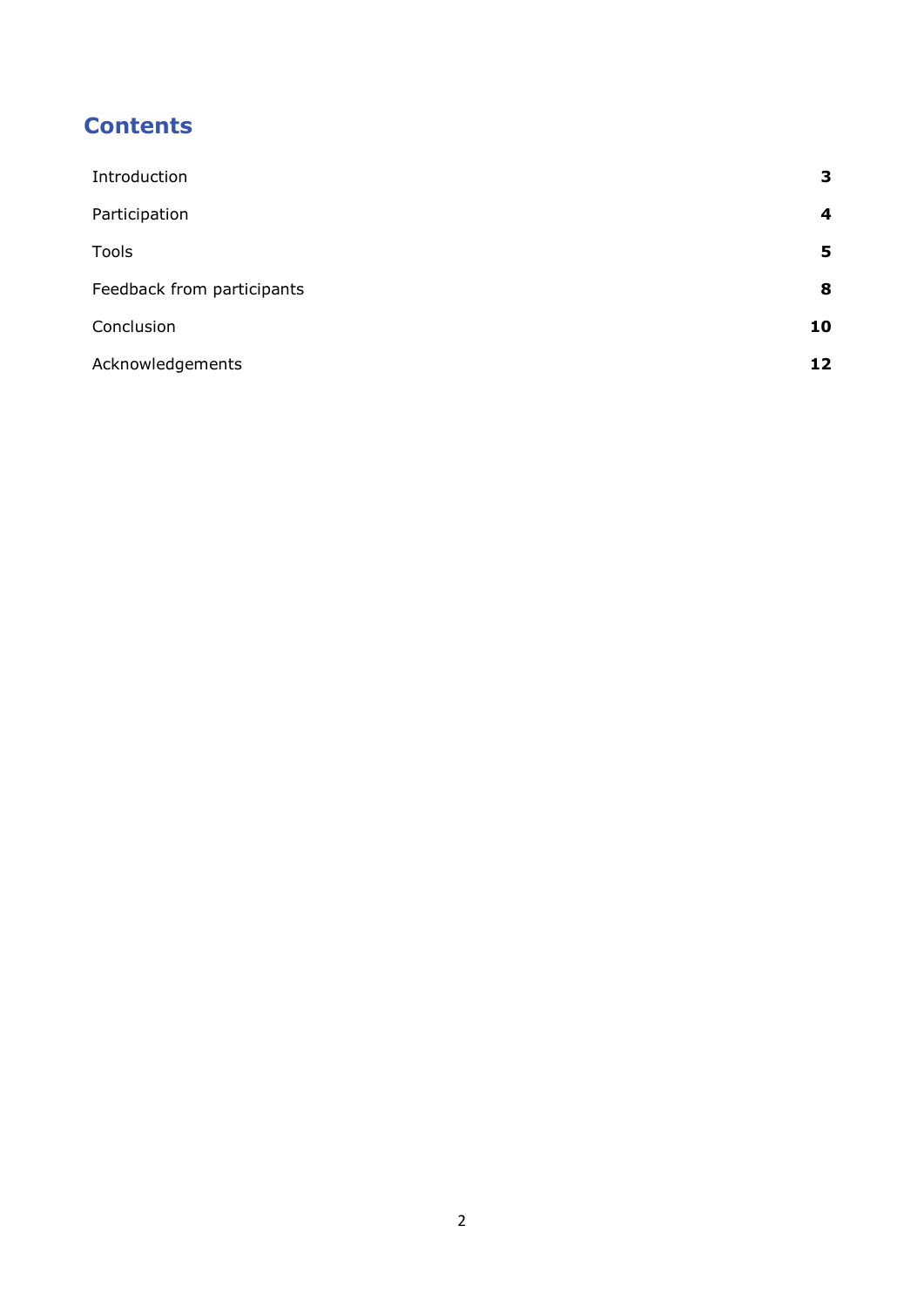# **Introduction**

#### **What is the National Audit of Dementia?**

The National Audit of Dementia (NAD) is commissioned by the Healthcare Quality Improvement Partnership (HQIP) and funded by NHS England and the Welsh Government to measure criteria relating to care delivery which are known to impact on people with dementia admitted to hospital.

Criteria include policies and governance in the hospital that recognise and support the needs of people with dementia, elements of comprehensive assessment, involvement of carers, discharge planning, and identified changes to support needs during admission.

The first round of audit took place in 2010. Nearly all (99%) acute Trusts/Health Boards in England and Wales registered one or more sites to participate.

The second round of audit took place in 2012. All acute Trusts/Health Boards in England and Wales registered one or more sites to participate.

#### **The third round of audit (2015 - 2017)**

Round three of the audit has been preceded by a pilot which included two new surveys; one for staff and one for carers.

The full dataset includes:

- A **survey of carer experience** of quality of care;
- A **casenote audit** of people with dementia, focusing on key elements of assessment, monitoring, referral and discharge;
- An **organisational checklist** and analysis of routine data collected on delayed discharge, complaints and staff training;
- A **staff questionnaire** examining support available to staff and the effectiveness of training and learning opportunities.

#### **Feasibility study**

So far, only acute hospitals have participated in NAD. Several community hospitals have expressed interest in becoming involved, but the tools and sampling methodologies were untested within a community hospital setting.

Before inviting a larger number of community hospitals to pilot completion of the NAD dataset in Round 3, a feasibility study was undertaken with five community hospitals in order to establish whether adjustments to the audit tools and methods developed for acute hospitals would be necessary. This involved the hospitals completing the full NAD Round 3 pilot dataset, and providing feedback to the NAD project team about which aspects of the process required adaptation for a community hospital context.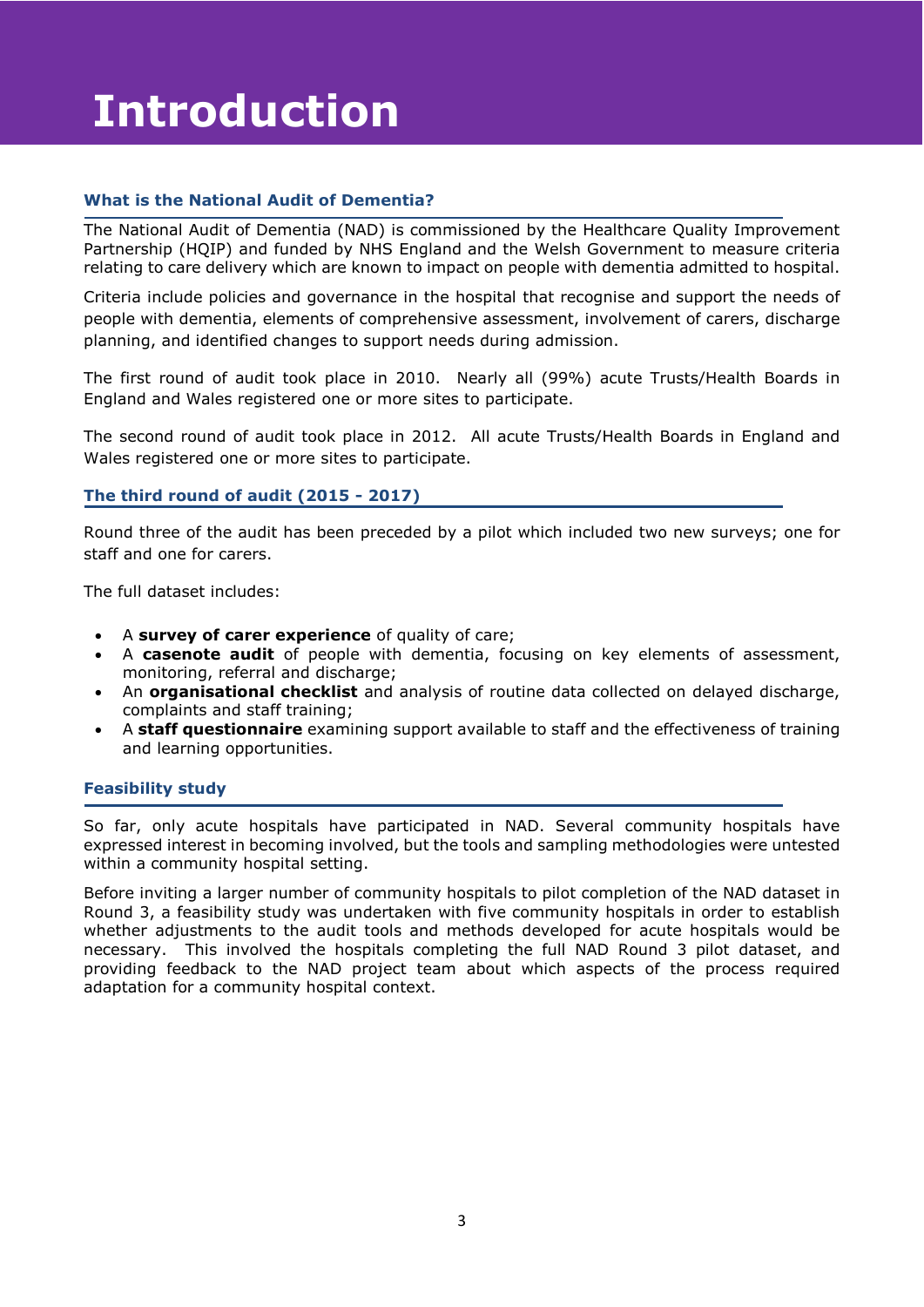#### **Participation**

Expressions of interest to participate in the study were invited from all community hospitals in England and Wales. Twenty six hospitals volunteered to take part, and five were selected based on their size and location so that the sample included both English and Welsh hospitals of varying size:

| <b>Hospital</b>                                                                                                              | <b>Trust/Health board</b>                                                   | <b>N</b> beds | adult<br>N<br>wards      |
|------------------------------------------------------------------------------------------------------------------------------|-----------------------------------------------------------------------------|---------------|--------------------------|
| <b>St Helens Hospital</b>                                                                                                    | St Helens and Knowsley NHS<br>Trust                                         | -28           | 3                        |
| <b>Liskeard</b><br><b>Community</b><br><b>Hospital</b>                                                                       | Peninsular Community Health                                                 | 52            | 2                        |
| <b>East Cleveland</b><br>Hospitals<br><b>NHS</b><br>South<br>Tees<br><b>Foundation Trust</b><br><b>Primary Care Hospital</b> |                                                                             | 30            |                          |
| <b>Memorial</b><br><b>Teddington</b><br><b>Hospital</b>                                                                      | Hounslow<br>&<br>Richmond<br>Healthcare<br>Community<br><b>NHS</b><br>Trust | 50            | $\overline{\phantom{a}}$ |
| Ystradgynlais<br><b>Community Hospital</b>                                                                                   | Powys Teaching Health Board                                                 | 20            | 1                        |

#### **Audit process**

Prior to the data collection period, information was sought from each hospital including bed numbers, proportion of patients with dementia being treated on the wards at any time, possible methods for identifying casenotes eligible for audit, and number of staff in patient-facing roles. This information was used to inform sample size targets, and guidance for collecting the data set.

Participating wards were sent guidance on assembling their list of eligible casenotes for audit six weeks prior to the start of data collection, and full guidance for collecting the data set was sent four weeks prior to this date.

The audit toolkit comprised the following tools:

- Organisational Checklist
- Casenote Audit
- Staff Questionnaire
- Carer Questionnaire

The organisational checklist and casenote audit data were submitted online. The carer questionnaire was distributed by each hospital either by post to carers associated with the patients whose casenotes were audited, or handed directly to visitors. These were returned to the NAD project team within postage-paid pre-addressed envelopes. Staff questionnaires could be completed online or on paper, and returned as per the carer questionnaire. All data was returned between **10th August – 9th November 2015.**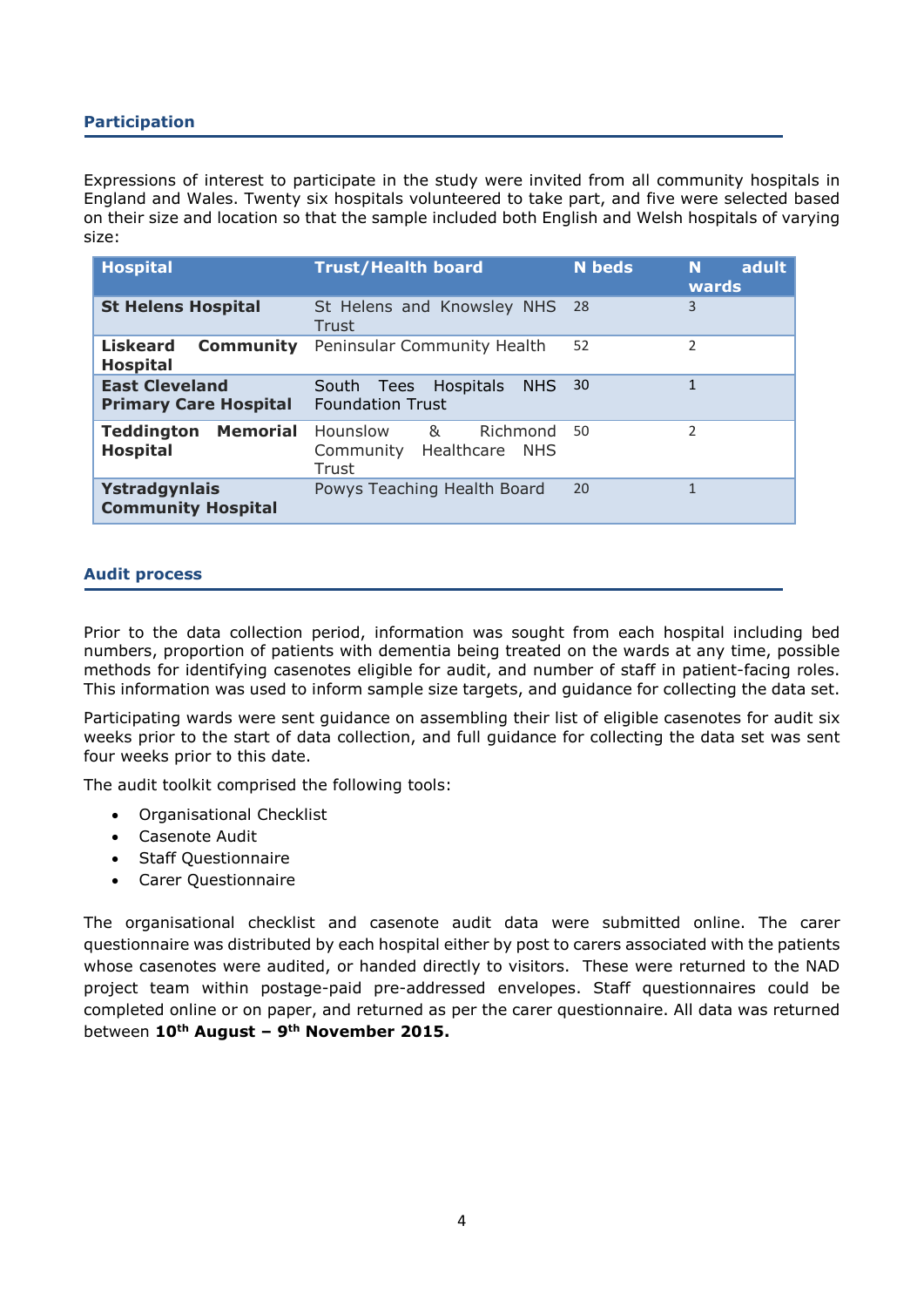# **Tools**

The toolkit used for the feasibility study matched that developed for the pilot of the third round of audit in acute hospitals.

#### **Organisational Checklist**

The organisational checklist was developed for previous rounds of audit and shortened prior to the pilot by removing most of the routed questions, in order to facilitate comparison between hospitals on this measure. It was used to collect data on hospital-level support for the provision of good quality care to patients with dementia. Comment boxes were added throughout the tool allowing participants to state if the question was not applicable/measurable in a community hospital setting.

**Sample:** One was to be completed by each hospital.

#### **Outcomes:**

- 1) All but one site completed an organisational checklist.
- 2) No items were identified as inappropriate for a community hospital.
- 3) Any questions that were highlighted as difficult to answer were also highlighted as such by acute hospitals. They will be amended before use in the main audit.

#### **Casenote audit tool**

This tool was developed for previous rounds of audit, but was shortened prior to its use in the third round pilot and feasibility study to reduce audit burden and increase comparability of results.

Eligibility criteria were consistent between the feasibility study and pilot audit and stated that the patients should:

- have been discharged between  $1^{st}$  March  $31^{st}$  May 2015;
- have a diagnosis of dementia or been referred for assessment of dementia (eligible ICD10 codes were provided);
- have been admitted to hospital for 72 or more hours.

#### **Sample:**

Feedback from sites suggested that a maximum of ten eligible casenotes could be identified by each site.

#### **Outcomes:**

- 1) Eligible casenotes were identified in different ways by participants. Examples include:
	- "The list provided for patients with Dementia is found out through the referrals form that comes with the patient, with this information detailed." (Teddington)
	- "Discharge summaries for all patients discharged within the required time period were reviewed." (Duffy suite).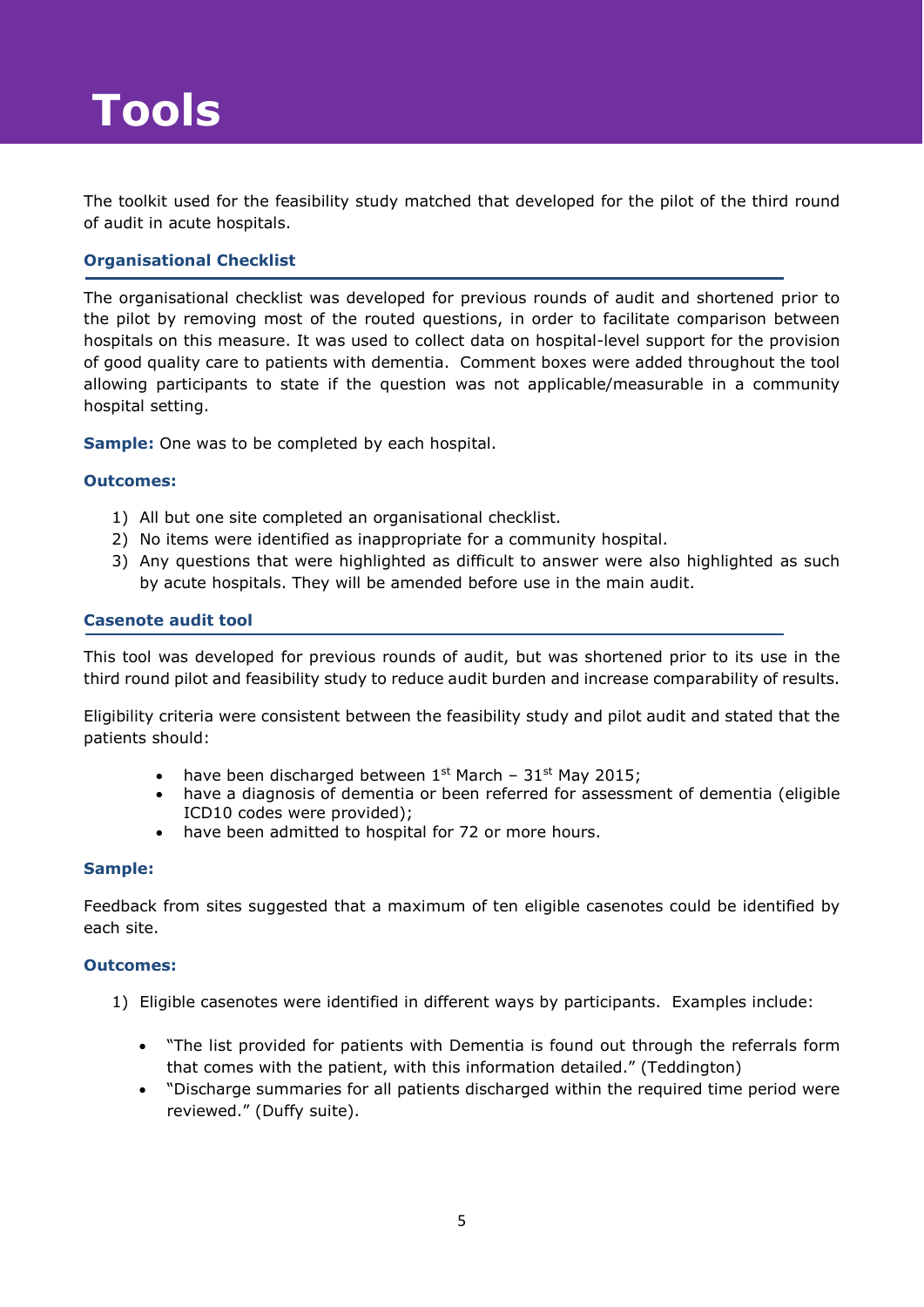- 2) One site was unable to identify ten eligible casenotes within the given timeframe so were advised to identify and include additional patients discharged a month either side of these three months to enable them to reach their target of ten.
- 3) Casenotes returned by each hospital:

|                             | <b>Casenotes audited</b> | <b>Comments</b>                                                                                                                                       |
|-----------------------------|--------------------------|-------------------------------------------------------------------------------------------------------------------------------------------------------|
| <b>Community hospital 1</b> | 9                        | Only 9 eligible patients were found despite<br>searching a month either side of the three<br>months in which patients should have been<br>discharged. |
| <b>Community hospital 2</b> | 0                        | This hospital only returned staff<br>questionnaires and cited staffing shortages as<br>the reason for failure to complete the rest of<br>the dataset. |
| <b>Community hospital 3</b> | 10                       |                                                                                                                                                       |
| <b>Community hospital 4</b> | 12                       |                                                                                                                                                       |
| <b>Community hospital 5</b> | 10                       |                                                                                                                                                       |

#### **Staff Q**

The staff questionnaire was developed for the third round of audit. Workshops took place involving staff members from the acute pilot sites of various disciplines and seniority at which the questions were created and refined.

The tool was disseminated to each hospital via a weblink within a template email to send to their staff sample, which explained why they were being asked to complete the questionnaire.

#### **Sample:**

Community hospitals were instructed to disseminate the questionnaire to staff in patient-facing roles who may interact with a patient with dementia, i.e. all clinical staff (qualified and unqualified, excluding those in maternity or paediatric services), porters, receptionists, housekeepers and ward clerks, and to remove all staff employed by the hospital for less than six months.

#### **Outcomes:**

1) Participants returned the following numbers of staff questionnaires:

| <b>Pilot/Feasibility</b>       | <b>Online entries</b><br>received | <b>Paper copies received</b> | <b>Total returns (includes online and</b><br>hard copies) |
|--------------------------------|-----------------------------------|------------------------------|-----------------------------------------------------------|
| <b>Community hospital</b>      | 0                                 | 29                           | 29                                                        |
| <b>Community hospital</b><br>2 | 6                                 | 14                           | 20                                                        |
| <b>Community hospital</b><br>3 | 31                                | 8                            | 39                                                        |
| <b>Community hospital</b><br>4 | 0                                 | 65                           | 65                                                        |
| <b>Community hospital</b><br>5 | 17                                | 25                           | 42                                                        |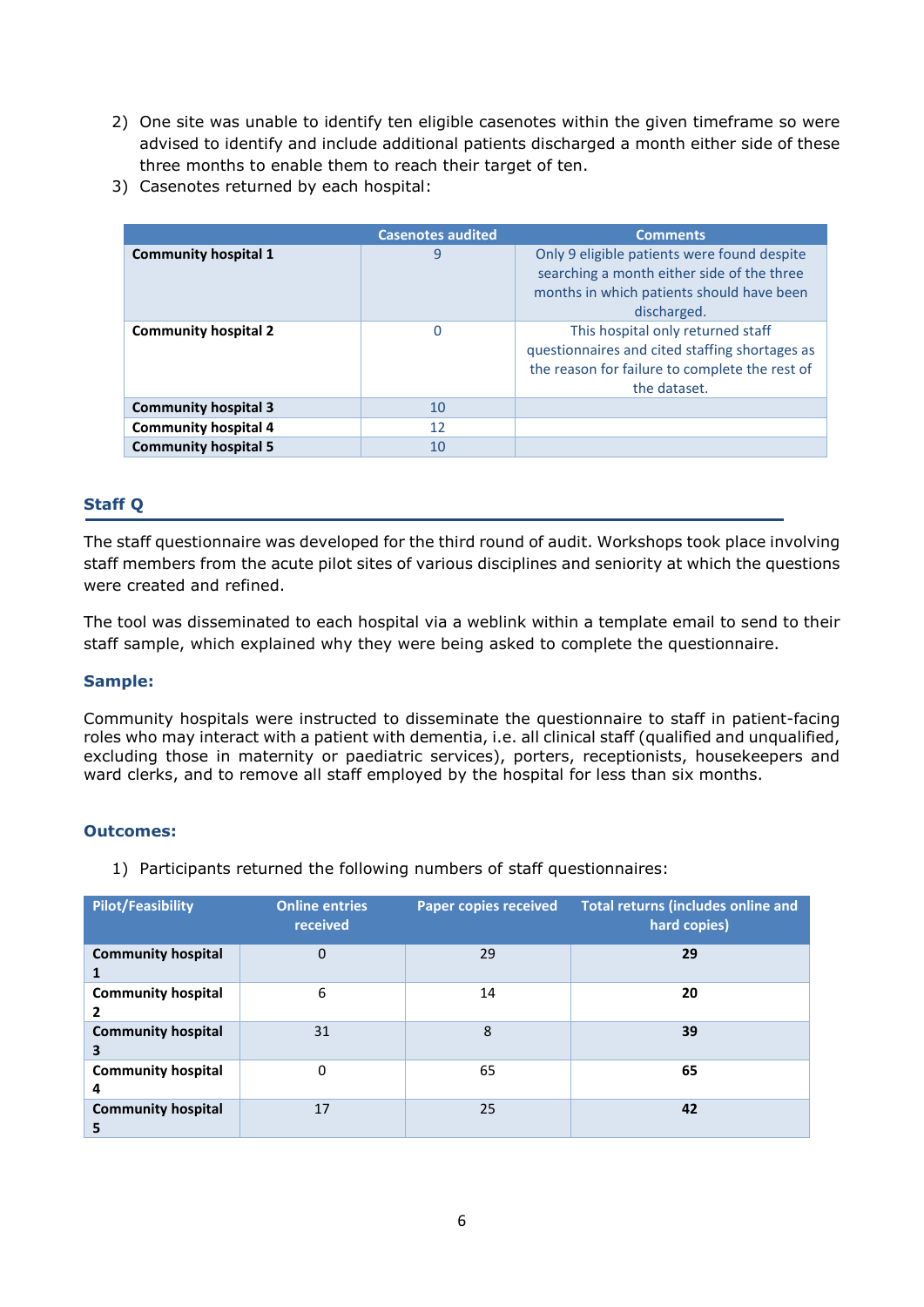- 2) Many cases were deleted from hospital 4 at the point of data cleaning as it was apparent that the questionnaire had also been distributed to staff working exclusively with outpatients.
- 3) A higher return rate was achieved through paper distribution of the questionnaire. This was also the case at acute hospitals.
- 4) Total number of eligible staff at each site are not known, so the overall return rates have not been calculated.

#### **Carer Questionnaire**

The carer questionnaire was commissioned from the Patient Experience Research Centre at Imperial College, who developed it independently for the third round of audit. It collected feedback from carers on their perceptions of the care received by the patient, communication, and overall ratings of care.

#### **Sample:**

The questionnaire was designed for family carers or key worker carers who visited the person with memory problems during their admission to hospital.

These were targeted in three ways:

**Sample 1-** Carers associated with patients whose notes were audited.

**Sample 2-** Carers associated with patients whose notes were eligible for audit, but were not amongst the first ten eligible cases (and consequently were not audited).

**Sample 3-** Carers visiting patients with memory problems during one month within the data collection period.

#### **Outcomes:**

1) Participants returned the following numbers of carer questionnaires:

|                                |                | Sample 1 returns Sample 2 returns Sample 3 returns |                          | Sample 3<br>response rate | <b>Total return</b> |
|--------------------------------|----------------|----------------------------------------------------|--------------------------|---------------------------|---------------------|
| <b>Community</b><br>hospital 1 |                | $\Omega$                                           | $\mathbf 0$              | $\bf{0}$                  |                     |
| <b>Community</b><br>hospital 2 | 0              | 0                                                  | 2                        | 6.67                      | 2                   |
| <b>Community</b><br>hospital 3 | 4              | $\Omega$                                           | 11                       | 73.33                     | 15                  |
| Community<br>hospital 4        | $\overline{ }$ | 1                                                  | $\overline{\phantom{a}}$ | 23.33                     | 4                   |
| <b>Community</b><br>hospital 5 | 3              | $\Omega$                                           | $\Omega$                 | $\mathbf 0$               | 3                   |

2) Returns were generally low, in part due to the small number of patients with memory problems on the wards at any one time.

3) It is impossible to make assumptions about the response rate based on such a small sample. Being given a clear explanation by staff of the aims of the questionnaire (as well as the accompanying information sheet) was found to encourage carers to complete it.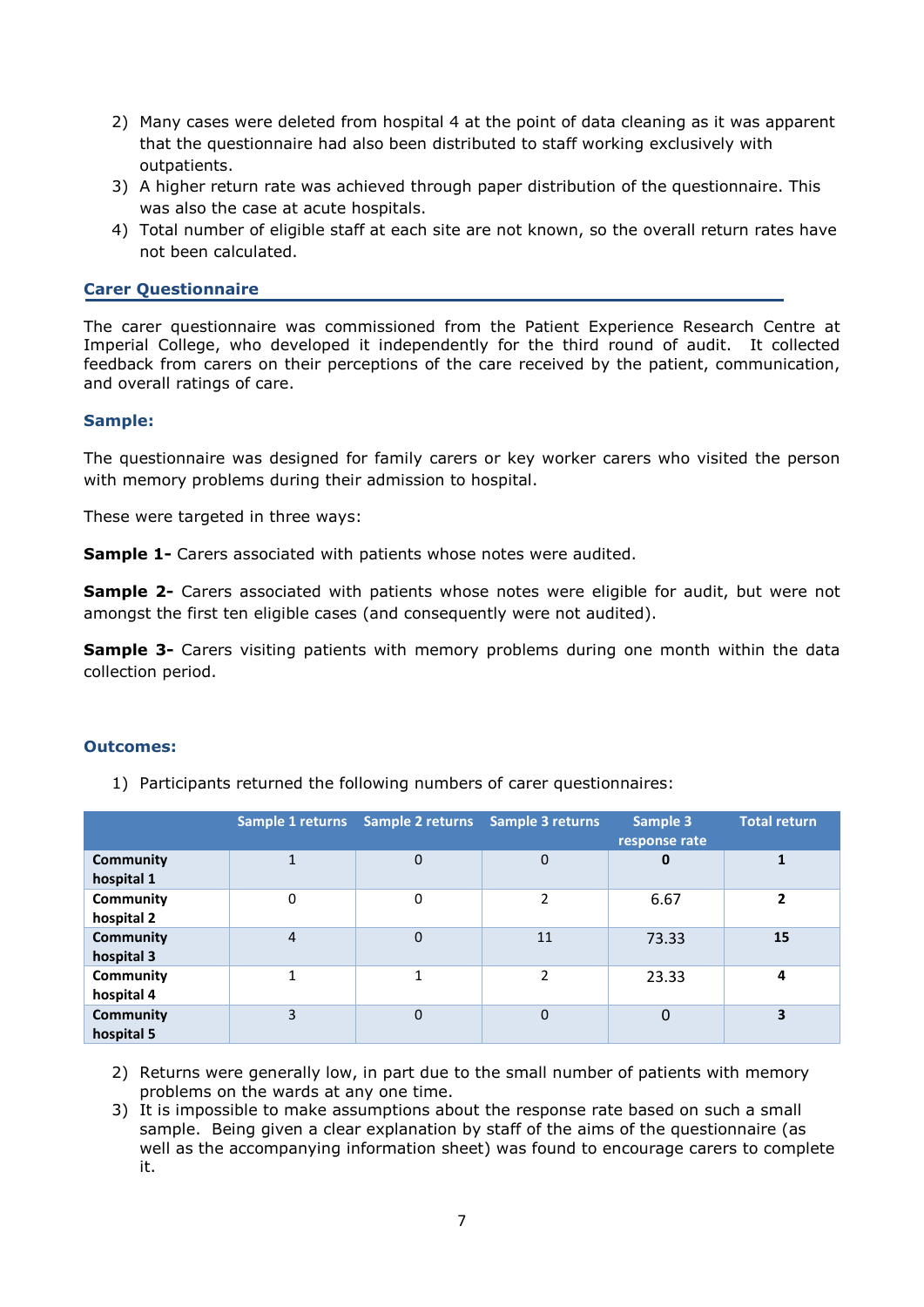# **Feedback from Participants**

Audit leads from all hospitals participating in the feasibility study were invited to a feedback event at the Royal College of Psychiatrists on the 15<sup>th</sup> December 2015. All but one of the hospitals sent at least one delegate. Feedback was gathered around the following themes:

#### **Sampling**

- All participants were surprised by how few eligible patients they had been able to identify, as many of the patients they expected to be eligible did not have a formal diagnosis, had resolving delirium or were receiving end of life care.
- Participants employed a range of different approaches to identifying their sample, and agreed that doing so would need to remain a local solution - there is no one method applicable to all community hospitals.

#### **Casenote audit**

- No questions were deemed to be inappropriate for a community hospital.
- It was reported to take a long time to complete but "so do all national audits".
- Filing systems were a hindrance different parts of notes are stored in different places and with little consistency.
- It was suggested we should make clear at all points that this tool of for audit of the community hospital admission only.

#### **Organisational Checklist**

- No questions were deemed to be inappropriate for a community hospital, although it was suggested that guidance should be tweaked to clarify that questions should be answered on behalf of the hospital or trust.
- It was suggested that it would be useful to add a question about access to specialists e.g. SALTs, dieticians – to show how community hospitals compare to acute hospitals (as in R1 acute audit), and that we should ask about waiting times to access these services. These questions had featured in the organisational checklist in previous rounds, but were removed due to almost universal compliance in acute hospitals.

#### **Staff questionnaire**

- Paper copies were far more popular and quicker to get staff to complete many nursing staff do not regularly look at emails.
- Ward manager backing helped to get people to complete.
- Participants felt that staff feedback gathered by the staff questionnaire would be helpful.

#### **Carer Questionnaire**

- Obtaining addresses (for the casenote linked sample) was very difficult. Next of Kin are usually identified– not "carers". It was not known if the NOK had visited.
- Some patients whose notes were audited had since died. Both the Project Team and participants felt strongly that it would not be appropriate to send those carers questionnaires by posts. There was work involved in checking with GPs.
- Handing out questionnaires during a census period was preferred, although this will result in a small sample due to low numbers of admissions of eligible patients.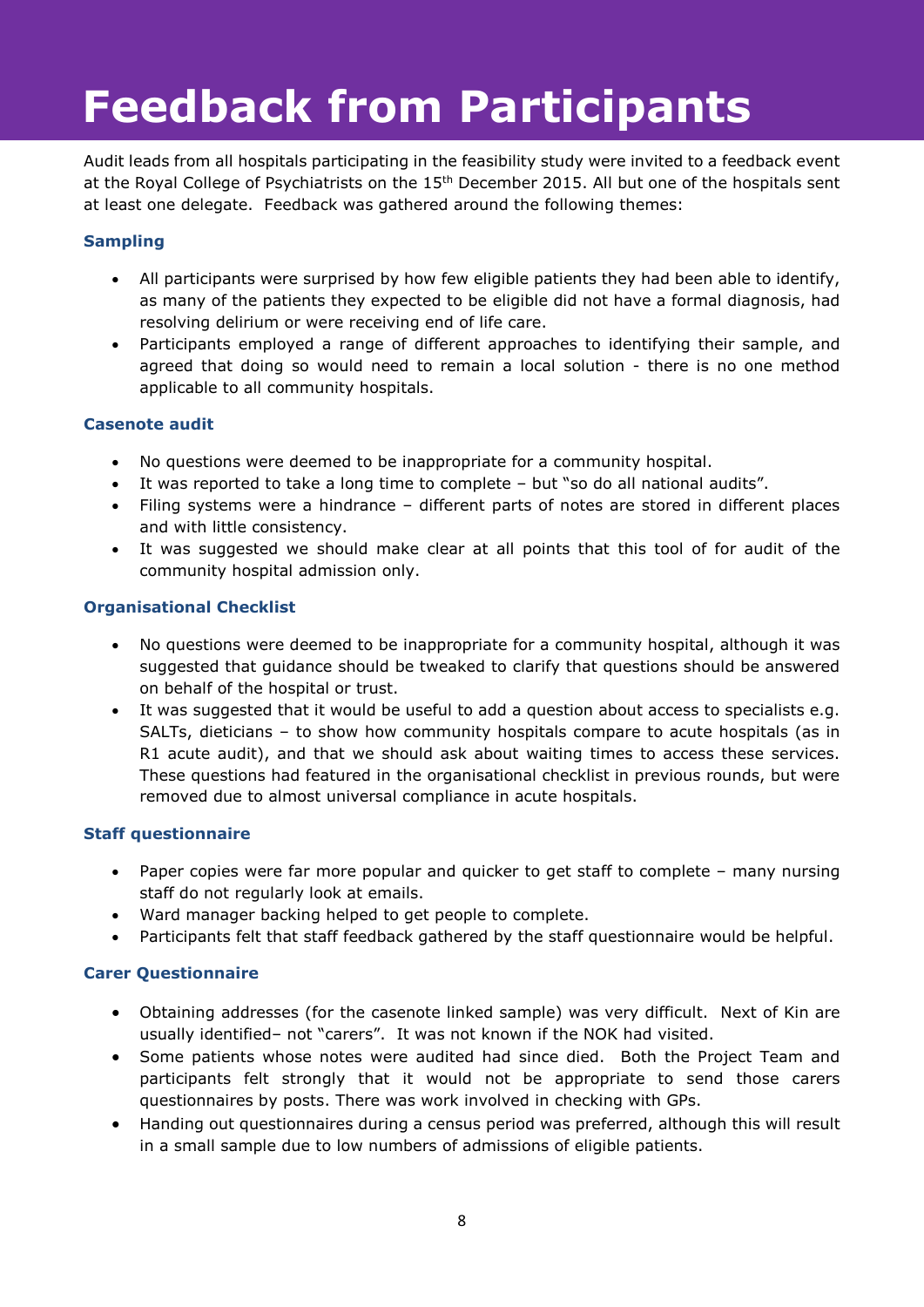#### **Overall**

- Carer satisfaction followed by staff training figures were considered to be the most important things to highlight when reporting.
- The timeline was acceptable for collection of the dataset.
- Support from the NAD project team was good.
- Participants suggested that whilst the achievable sample over three months (about 10 patients) may be too small for NAD to draw conclusions from, the results would still be useful to them at a local level.
- Given that participation in audit can support local quality improvement, participants felt that allowances should be made for their small possible samples.
- Some sites could identify more patients, even over 3 months, but not using coding alone.
- It was suggested that the audit could be reframed as an audit of people with cognitive impairment to cover delirium in order to increase the potential sample. However, this would result in many questions becoming not applicable and potentially two different samples.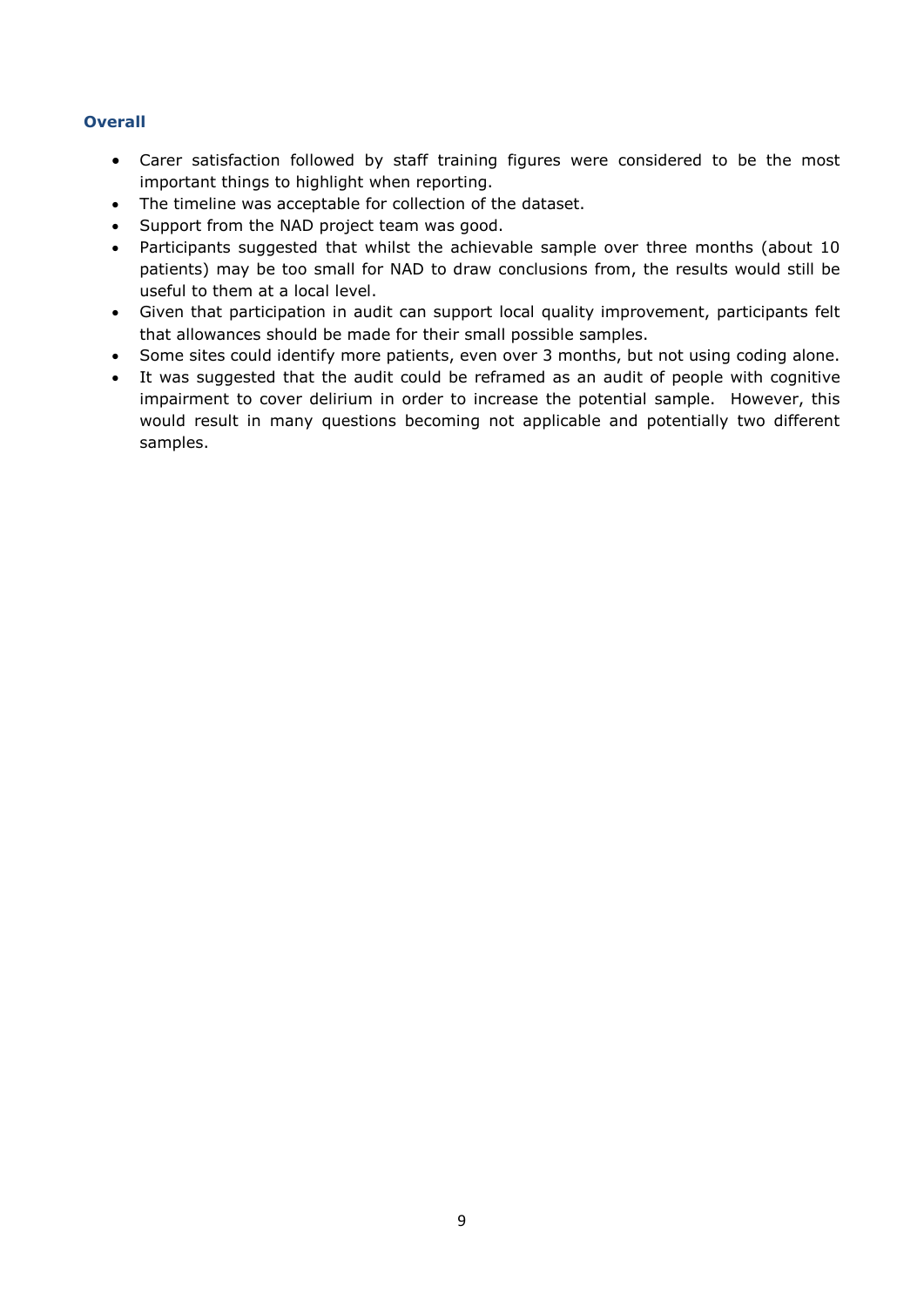# **Conclusions**

With appropriate amendments identified by the study the tools developed for National Audit of Dementia in Acute Hospitals are suitable for use in a community setting. However, the small numbers of admissions to community hospitals of patients eligible for inclusion under the current criteria would prevent community hospitals from participating in the audit process developed for acute hospitals on the same basis.

Community hospitals remain keen to participate in future audit as a means of focussing attention on improving dementia care locally, and national–level comparisons between community and acute hospitals' performance could identify strengths and disparities in care provision in these settings.

#### **Next steps**

Sample sizes could be increased through:

- i) Increasing the data collection period. This would mean a separate audit for community hospitals.
- ii) Widening the sampling eligibility criteria. This would have implications for the applicability of elements of the current toolkit, especially the casenote audit and organisational checklist. Data would also not be comparable with that collected through the main audit.

Alternatively, community hospitals could pilot participation in a national audit for community hospitals, despite their smaller sample sizes, as long as scoring of results is not applied, performance is not ranked, and only local results are reported back to participants. This would still generate a good sized and robust total national sample from which conclusions could be drawn about the relative performance of community and acute hospitals' dementia care, or performance of community hospitals of different sizes.

#### **2016 pilot**

This year, a wider pilot of 20 [hospitals](http://www.rcpsych.ac.uk/workinpsychiatry/qualityimprovement/nationalclinicalaudits/dementia/nationalauditofdementia/thirdroundofaudit/participatinghospitals.aspx) is taking place. Sites are participating on the understanding that the pilot will not lead to participation of community hospitals in the same audit as acute hospitals, due to the reasons discussed above. Participants believe that local results will be very valuable, and any future opportunity for benchmarking against a national dataset would be welcomed. Amendments have been made to the data collection period and tools as suggested by participants in the 2015 study. Hospitals are collecting data between June and end of September. As in the acute sites audit, the community pilot will feature four audit tools:

- A survey of carer experience of quality of care. The carer questionnaire will be distributed to carers visiting people with dementia during July, August and September.
- A casenote audit of people with dementia, focusing on key elements of assessment, monitoring, referral and discharge. Data will be collected retrospectively over a 6 month period September 2015-February 2016, with a target of 20 casenotes per site.
- An organisational checklist and analysis of routine data collected on delayed discharge, complaints and staff training.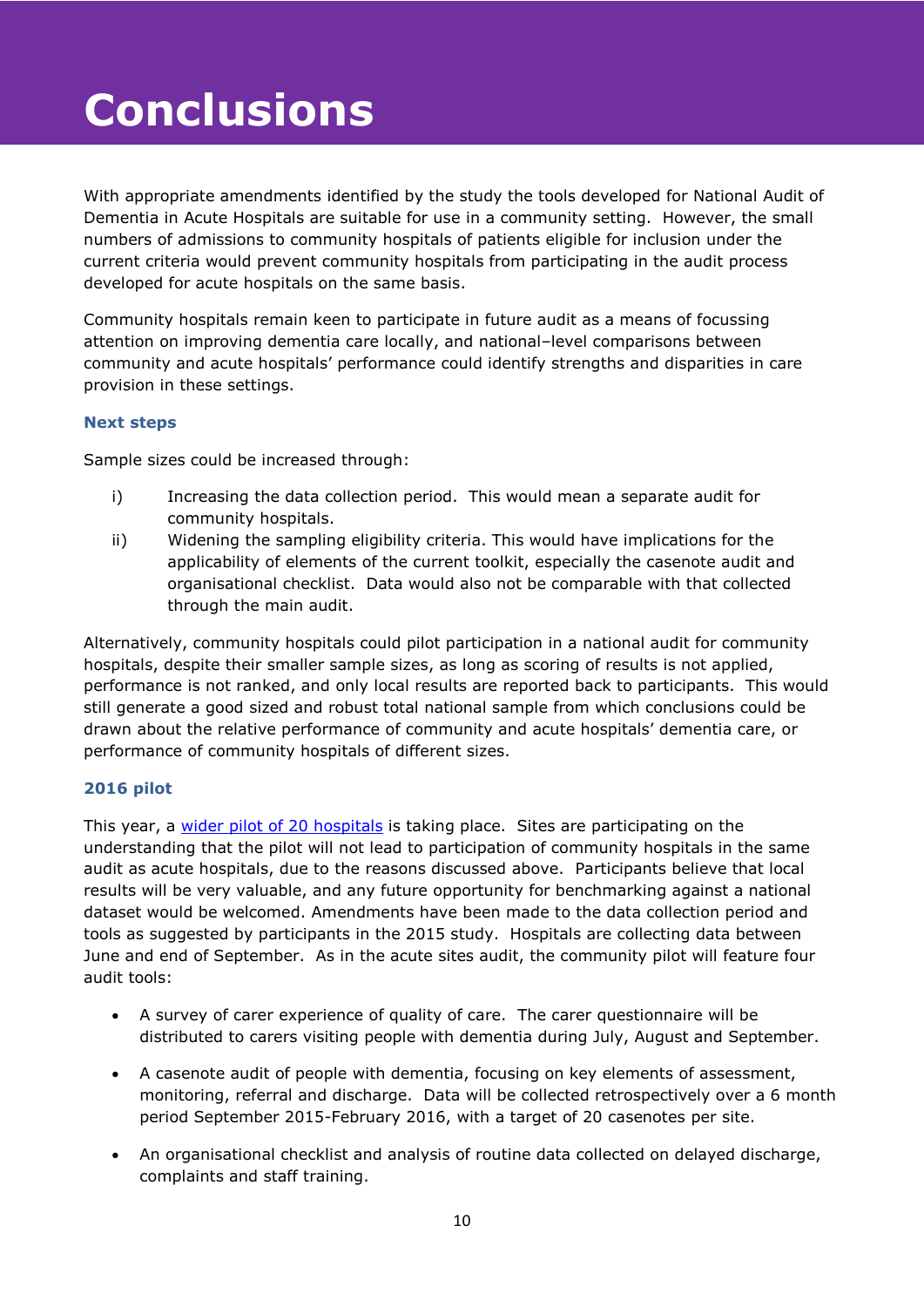A staff questionnaire examining support available to staff and the effectiveness of training and learning opportunities. The staff questionnaire will be given to all staff in a clinical role working with adult inpatients.

A feedback event will be held in December 2016 for pilot sites to discuss their results and recommendations for future audit.

Tools and guidance for the pilot and a list of the participating hospitals can be found [here.](http://www.rcpsych.ac.uk/workinpsychiatry/qualityimprovement/nationalclinicalaudits/dementia/nationalauditofdementia/thirdroundofaudit/communityhospitalpilot.aspx)

The Project Team will report to HQIP with recommendations for next steps at the end of the year.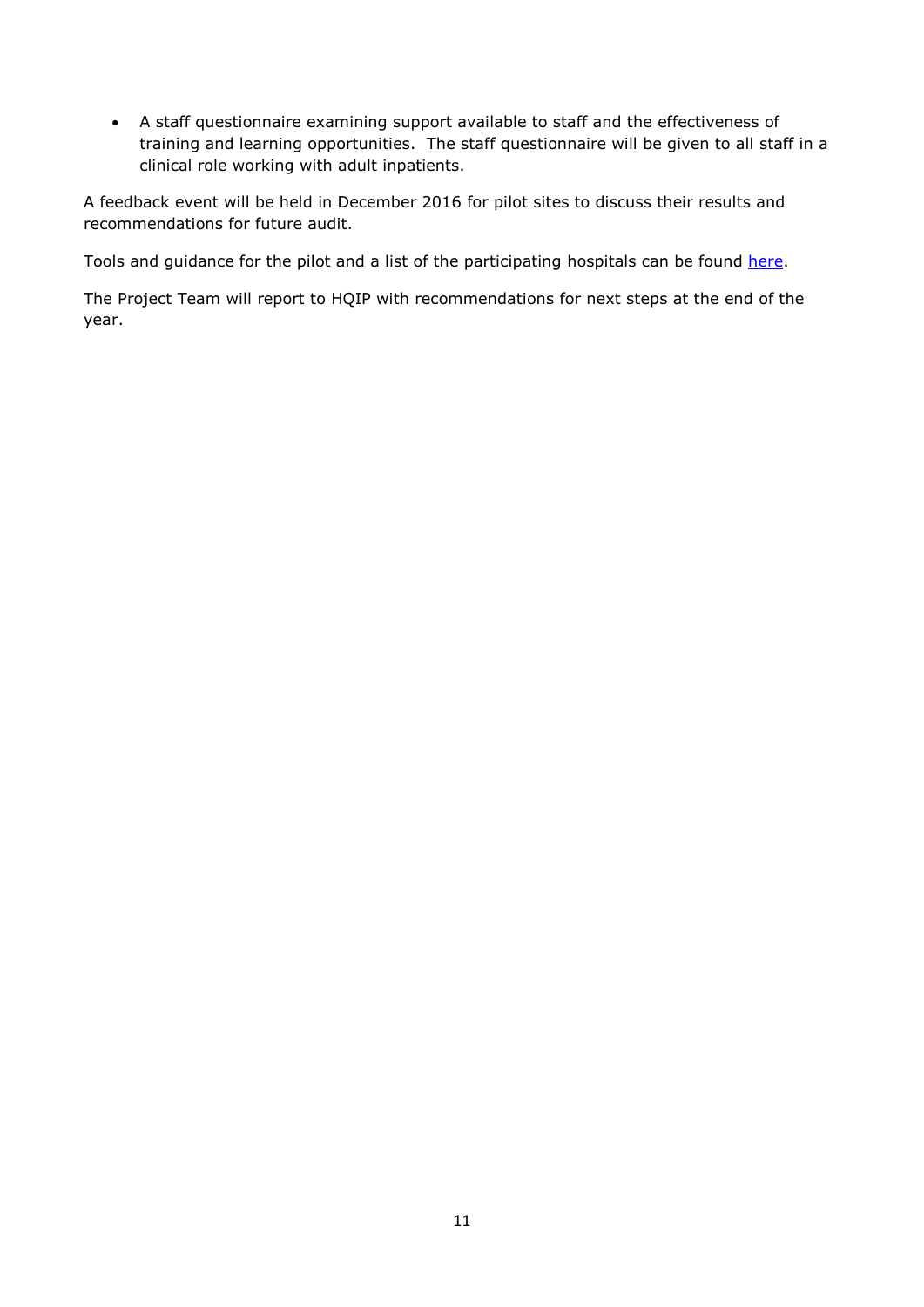## **The National Audit of Dementia project team**

Chloë Hood, Programme Manager Chloë Snowdon, Deputy Programme Manager Josephine Francis, Project Worker Sarah Keane, Project Worker Rahena Khatun, (Project Administrator to June 2016) Holly Robinson, (Deputy Programme Manager to March 2016) Simone Jayakumar, (Project Worker to December 2015) Alan Quirk, Senior Programme Manager Mike Crawford, Director of the College's Centre for Quality Improvement (CCQI)

### **Contact the team**

**Email:** [NAD@rcpsych.ac.uk](mailto:NAD@rcpsych.ac.uk)

**Telephone:** 020 3701 2697/2681/2688 **Address:** Royal College of Psychiatrists' Centre for Quality Improvement, 21 Prescot Street, London, E1 8BB **Website:** [www.nationalauditofdementia.org.uk](http://www.nationalauditofdementia.org.uk/)

## **Acknowledgements**

Huge thanks to staff at all the feasibility study sites for their part in testing tools, collecting data and commenting on the process and necessary amendments. Especial thanks to audit leads:

Beth Swanson, East Cleveland Primary Care Hospital, South Tees Hospitals NHS Foundation Trust Sharon Savigar, Liskeard Community Hospital, Peninsular Community Health Jacqui Bussin, St Helens Hospital, St Helens and Knowsley NHS Trust Nina Jalota and Teresa Keegal, Teddington Memorial Hospital, Hounslow & Richmond Community Healthcare NHS Trust

Anya Pinhorn, Ystradgynlais Community Hospital, Powys Teaching Health Board

We would also like to thank all consultants and members of the Steering Group, Bethan Davies and Sarah Beardon of Imperial College, London and our Chair, Peter Crome, for his encouragement, wisdom and patience.

The Royal College of Psychiatrists is a charity registered in England and Wales (228636) and in Scotland (SC038369).

© 2016 Royal College of Psychiatrists